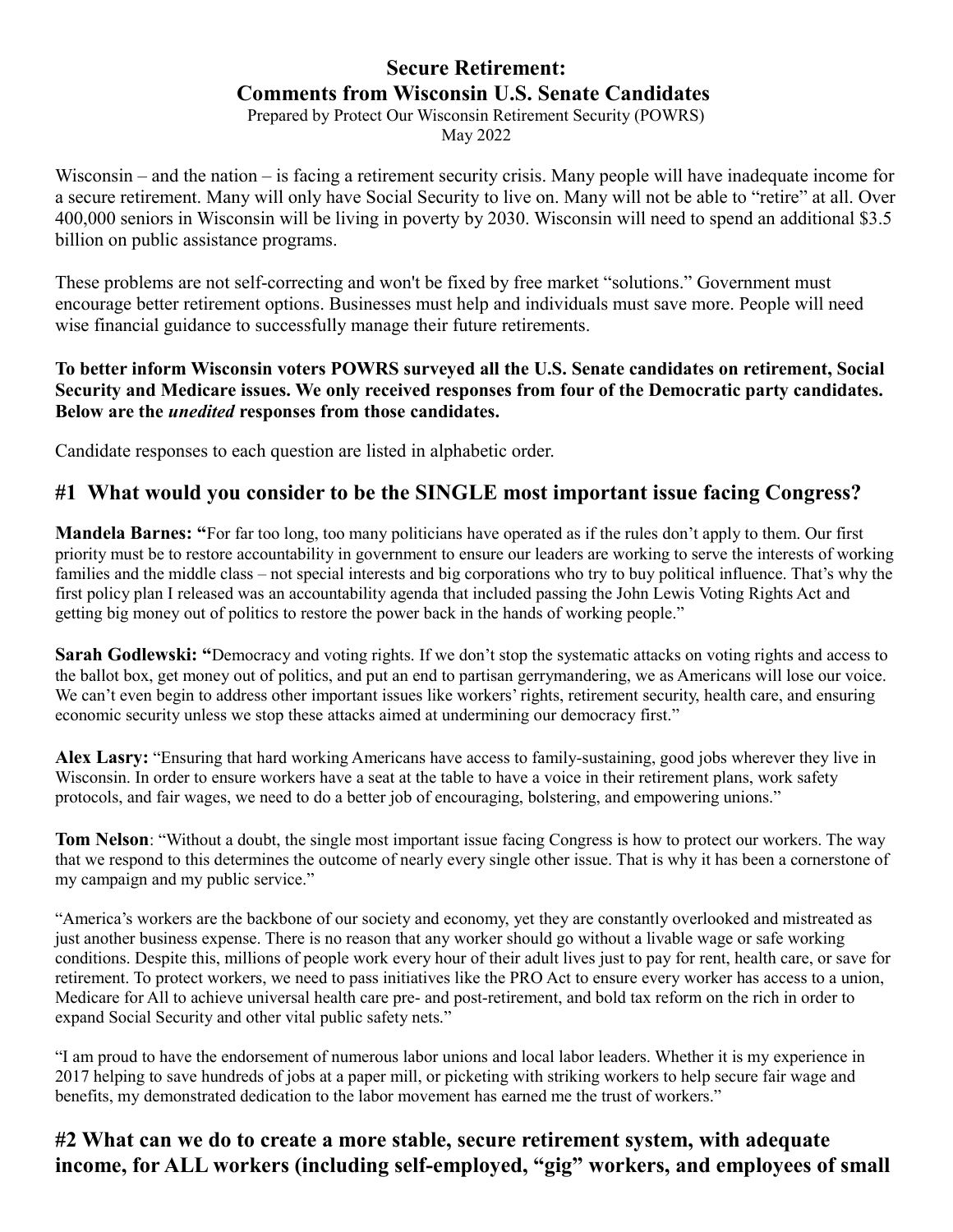#### **businesses)**

**Mandela Barnes: "**First, we need to raise the minimum wage to \$15 an hour so that workers can keep more of what they earn. We must also expand options for self-employed, freelance, and gig workers and for employees of small businesses to access individual retirement accounts. This can be through creating federal or state-based individual retirement accounts with automatic enrollment. We must also make it easier for workers to form or join a union so they can better bargain for retirement benefits and security."

**Sarah Godlewski:** As U.S. Senator, I would support legislation that encourages MEPs and defined benefit pension plans over defined contribution plans like Roth IRAs and 401(k)s.

"I would also support legislation such as Senator Ron Wyden's Retirement Parity for Student Loans Act, which would allow employers to make "matching" contributions to a 401(k) retirement plan while their employees make student loan repayments. Under this proposal, recent graduates who cannot afford to save money above their student loan repayments would no longer have to forego the employer match."

"As State Treasurer, and the Chair of the Governor's Retirement Security Task Force, I've been a national leader on this issue, and I understand what is needed. Wisconsin faces a major retirement crisis, and we must take urgent steps to strengthen the federal retirement safety net that workers have earned and ensure retirees' pensions are protected--they paid into these programs and we need to make sure they get their benefits. The Governor's Retirement Security Task Force proposed cost-effective, bipartisan, and innovative solutions to invest early in our kids and workers to begin retirement wealth-building before it's too late."

"Under my leadership, those proposals included:

● WisconsinSaves is a simple, plug-and-play auto-IRA enrollment program for Wisconsin businesses of all sizes, which would utilize best practices to extend access to retirement savings to nearly one million Wisconsinites who do not currently have access. It would provide an easy, affordable solution to expand retirement access for small businesses, gig workers, and the self-employed will address key barriers and empower Wisconsinites to achieve retirement security. Employers would have the choice of either adding their own retirement plan, joining with other employers in a multiemployer plan (MEP), or participating in the state-facilitated program - WisconsinSaves. There would be no employer fees, contributions, or fiduciary responsibility. Because the WisconsinSaves retirement would be portable, it would help to ensure that all workers are much more likely to not only start saving but to keep savings over time uninterrupted to accumulate assets and build retirement income. WisconsinSaves would auto-enroll workers, but the workers can choose to opt-out of saving at any time.

● Emergency Savings structure that ensures Wisconsin workers have rainy day funds and don't need to tap into retirement savings when the unexpected happens. This would serve as the first-of-its-kind emergency savings feature in the design of the new auto-IRA retirement savings program. When workers automatically enroll in the state-facilitated auto-IRA, they would also enroll in the emergency savings fund. The emergency savings fund would be structured so that the first contributions, amount to be determined, would be put into an emergency savings vehicle and invested in a cash or a cash-like investment option with each additional dollar defaulting into anage-based index target-date fund or investment of their choosing. Participants would be able to access these emergency savings quickly, easily, and without penalty.

● Incentivize Participation in Workplace Plans to encourage Wisconsin employers who currently offer retirement plans for employees to utilize auto-enrollment to maximize participation.

● 401(K)ids sets our future generations up for success by providing every child born in Wisconsin with a targetdate investment account to build long-term wealth and provide meaningful financial education. Nearly 60,000 kids born each year would access the benefits of compound interest and a life-long savings tool they could use to build wealth, buy their first home, pay for education, and save for retirement.

● Interactive E-Commerce Portal would serve as a centralized, trusted source of information for retirement savings and other financial needs."

"I believe we can bring these solutions at the federal level. In the Senate, I will work across the aisle to build retirement security and prioritize fixes to Social Security to help ensure that every Wisconsinite can retire with peace of mind after a lifetime of work."

**Alex Lasry:** "We need to simplify and consolidate federal laws to make it easier for all Americans to save for retirement. We should build in additional incentives for all employers to not only offer plans but to help fund those programs with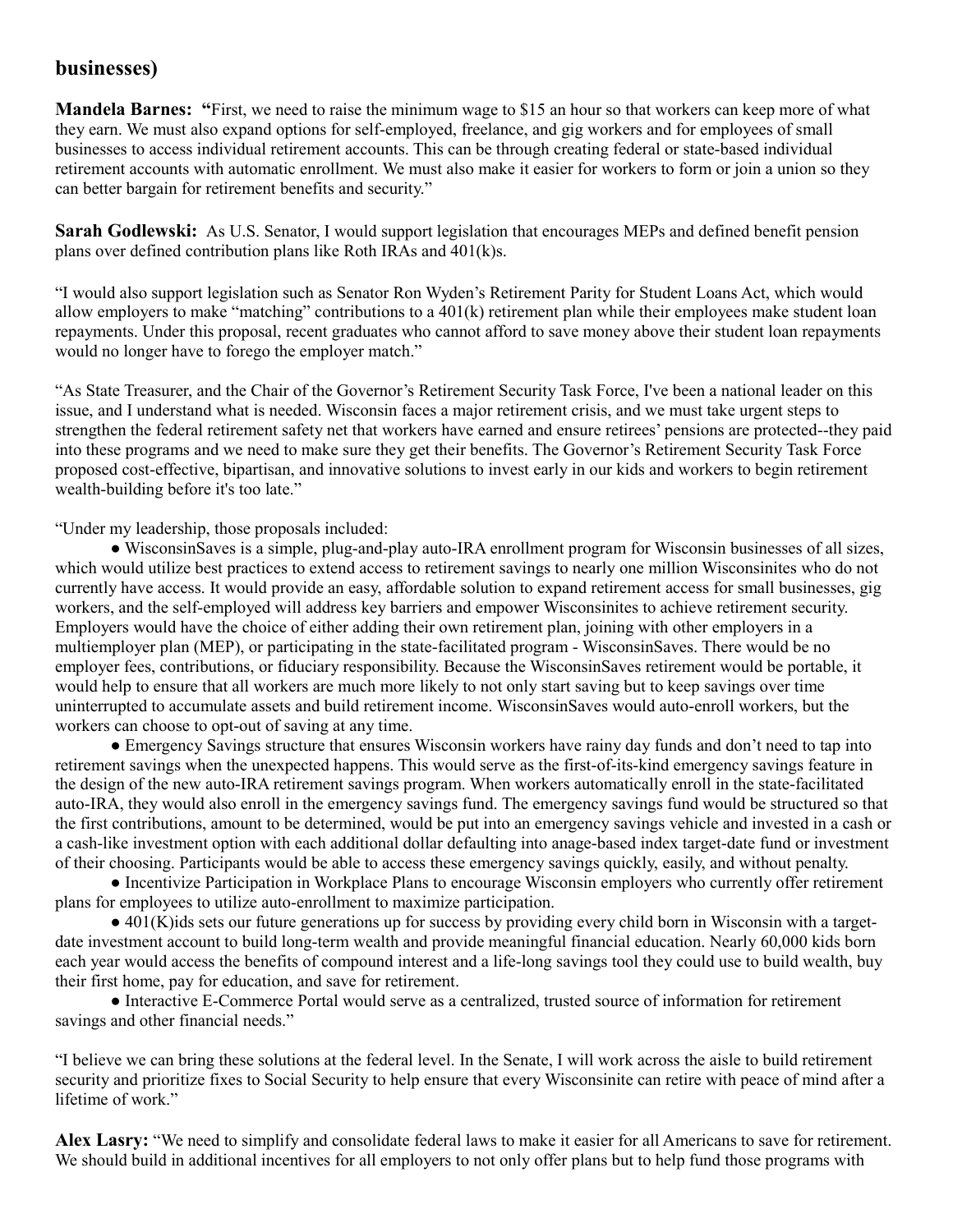employer contributions. We need to ensure that all employers will benefit from being part of these programs and that all employees, no matter what their job status, have access to these programs."

**Tom Nelson:** "The reality that over 400,000 seniors will be living in poverty by 2030 is simply unacceptable. Nobody should work all their lives just to be abandoned once they retire. There are two major ways we can and must create a stable, secure retirement system. First, implement a version of the Wisconsin Retirement System and Savings Program for private employees. I applaud the work of POWRS to push Governor Evers to make this initiative a priority. Defined benefit pension plans are the best way to ensure workers retire with dignity and security. Clearly, the Wisconsin Retirement System has worked for the public sector and should be extended to private employees, self-employed, gig workers, and those in small businesses. Pooling assets, making market forces work for us, and creating good beneficiaryfocused management is how we ensure Retirement for All. When we work together, we all benefit. It is also important that we simplify a system for saving for retirement. A deferred compensation program, as promoted by POWRS, is a necessary step to helping workers retire with security."

"As a second solution, I support efforts to expand Social Security and implement Medicare for All. Millions of people rely on these programs to live in dignity. Universal healthcare is long overdue, and Medicare for All is the best way to ensure access to quality care and affordable medications. I believe that expanding Social Security and implementing Medicare for All is vital for any retirement security policy."

# **#3 Multi-employer Pension Programs (MEPS) continue to face threats of insolvency even after America Cares Act assistance. How will you use your office to help solve this problem?**

**Mandela Barnes: "**I was glad to see the inclusion of the Butch Lewis Emergency Pension Plan Relief Act of 2021 in the American Rescue Plan. However, in the U.S. Senate, I will push for further legislation that ensures the stability and solvency of the Programs, starting with the passage of important provisions that were removed from Butch Lewis Act before it passed, including 15-year protections for employers' withdrawal liabilities."

**Sarah Godlewski: "**Last year's passage of the Butch Lewis Act was a good start. But we have to get more funding for the Special Finance Assistance Program created under the American Rescue Plan so that the Pension Benefit Guarantee Corporation (PBGC) can approve funding for more struggling multi-employer plans."

"There are many advantages to a MEP that IRAs and 401Ks lack. MEPS allow many unrelated employers to participate in a group plan, reduce cost and paperwork for employers, minimize risks for employees by providing oversight and managing contractor and investment options. MEPS can also achieve economies of scale, lower costs, reduce investment risk and mitigate market volatility."

"In the Senate, I will work across the aisle to build retirement security to help ensure that every Wisconsinite can retire with peace of mind after a lifetime of work."

**Alex Lasry: "**Pensions are promises that have been made to workers that must be kept. I will be a passionate advocate for pension protections in the United States Senate and I will vote against any legislation that puts multi-employer pension funds at risk. I will continue to look for additional ways to strengthen multi-employer pension funds for the future."

"Senator Tammy Baldwin's Pension Stability Act is an example of the type of legislation I would support that would ensure that we protect the pensions of the 36 million people participating, including 25,000 Wisconsinites. We need to ensure that Wisconsinites are not paying into a system that won't keep its promise."

**Tom Nelson:** "Multi-employer Pension Programs are at risk of insolvency because of Wall Street greed and mismanagement. I will not allow beneficiaries of MEPs to be forced to accept egregious benefit cuts. As senator, I plan to fight to close tax loopholes for the ultra-rich who avoid paying billions in taxes every year. We need bold tax reform like raising capital gains tax on the rich, implementing the wealth tax on the ultra-wealthy, and eliminating incentives for businesses to shift jobs and profits overseas. No multi-millionaire or billionaire should have laborers that fear retirement insecurity."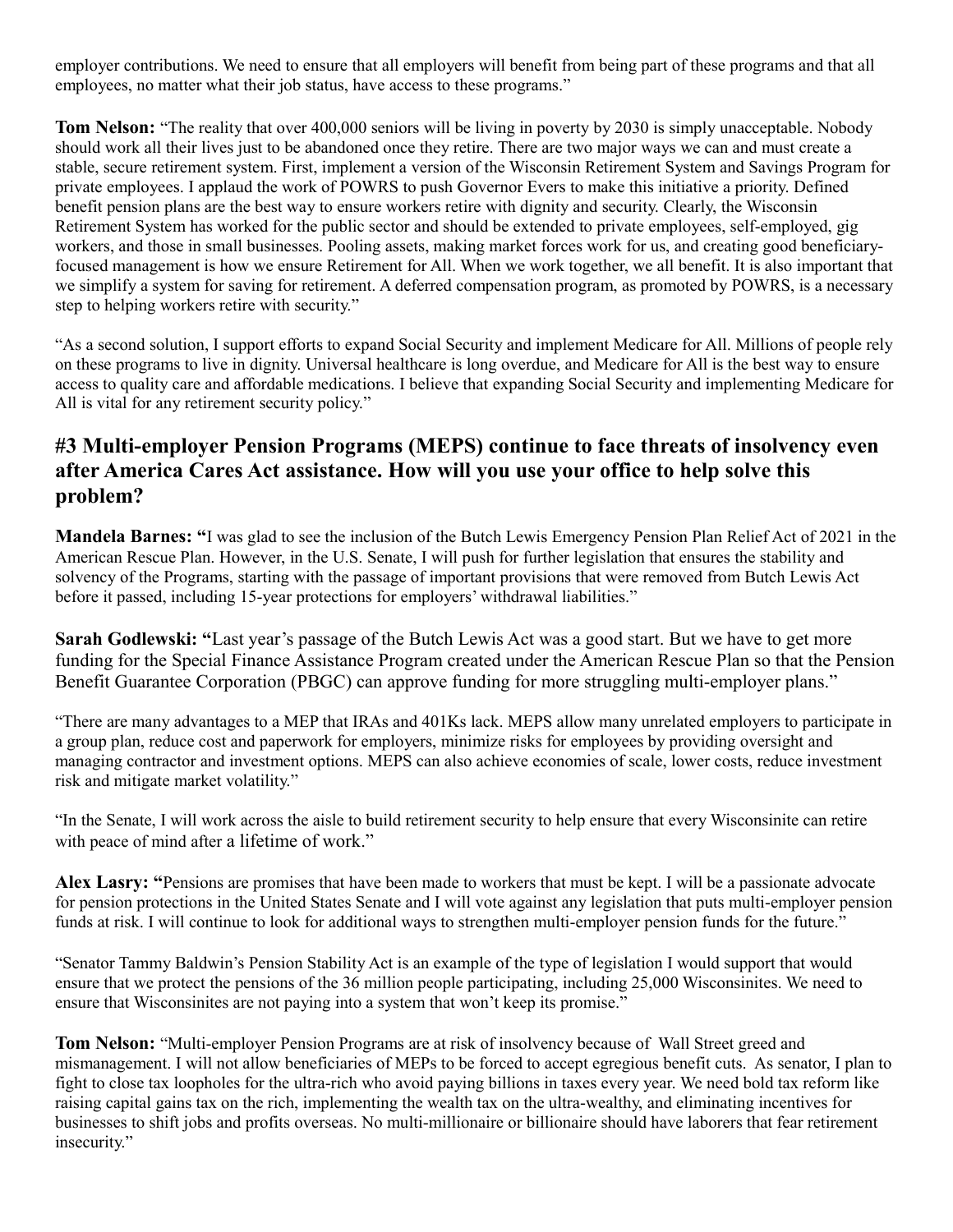"MEPs can and should be managed with beneficiary-focused practices. I will use my office to advocate for management structures in MEPs that mirror the fiduciary duties and good practices of the Wisconsin Retirement System and the State of Wisconsin Investment Board, which have been proven to succeed."

# **#4 Social Security faces many funding, demographic, and potential insolvency issues that are not being addressed. What solutions will you propose or support to remove the threats that hang over this vitally important program?**

**Mandela Barnes:** "I will always stand up for Social Security and oppose politicians like Ron Johnson who proudly support plans that would sunset Social Security. In the Senate, I will support legislation that makes Social Security solvent for decades to come, avoids benefit cuts, and enhances COLA increases, simply by ensuring that very wealthy Americans pay their fair share into this vital program."

**Sarah Godlewski:** "Working Americans pay into the Social Security program, and they have earned the right to receive the benefit of their hard work when the time comes. It falls squarely on members of Congress to do everything they can to protect Social Security for future generations. I am not in favor of privatizing Social Security, nor am I okay with budget cuts impacting Social Security. Trump's executive order payroll tax deferral was nothing short of a disaster. We should be doing everything we can to provide an increase in Social Security benefits to current and new beneficiaries."

"I would support the Social Security 2100: A Sacred Trust legislation proposed by Rep. John Larson and Sen. Richard Blumenthal, and agree with them that we should be protecting against inflation by improving the annual cost-of-living adjustment (COLA) formula to better reflect the costs incurred by seniors. We've also got to protect low-income workers – no one who paid into the system over a lifetime should retire into poverty. The new minimum benefit should be set at 25% above the poverty line and tied to wage levels to ensure that the minimum benefit does not fall behind. In addition, we need to provide "caregiver credits" to ensure that caregivers are not penalized in retirement for taking time out of the workforce to care for children or other dependents."

"I would also support Rep. Gwen Moore's Social Security Enhancement and Protection Act bill to provide additional security by increasing benefits for all beneficiaries 20 years after retirement by a uniform amount equal to 5% of the average retired worker benefit in the prior year."

"Ron Johnson repeatedly has referred to Social Security as a 'Ponzi Scheme.' Unlike the incumbent, I am someone who understands how Social Security trust funds actually work. I am committed to ensuring we continue to provide the retirement support Americans need. In the Senate, I will work across the aisle to prioritize fixes to Social Security and bring into the discussion new solutions to help workers save for retirement."

**Alex Lasry:** "We must support and maintain our Social Security program to ensure that the United States government fulfills the promises we made to every retiree. We need to expand the revenue subject to social security taxes. Only the first \$142,800 of a worker's earnings is subject to the 12.4% in Social Security taxes. We need to increase the amount of wages that are subject to tax, which will substantially improve Social Security's finances."

**Tom Nelson: "**Social Security was created to provide a safety net for retiring Americans. I will work to expand Social Security for all Americans by removing insolvency threats to the program, expanding benefits, and lowering age eligibility. If we as a country have learned anything from the COVID-19 pandemic, it is that we need a robust social safety net program to protect all Americans."

"To accomplish this, I am in favor of lifting the income cap at which the rich stop paying into Social Security. Currently, the maximum amount of earnings subject to a Social security payroll tax is just \$147,000. This is a loophole that allows the ultra-wealthy to avoid paying their fair share to Social Security. We need to raise this cap and close tax loopholes to gather the resources that will stabilize the program long term."

"I also support efforts like the No Tax Breaks for Outsourcing Act (HR 1785), the Ultra-Millionaire Tax Act of 2021 (HR 1459) and a robust estate tax to discourage offshore tax havens and finally get everyone to pay their fair share into our public programs."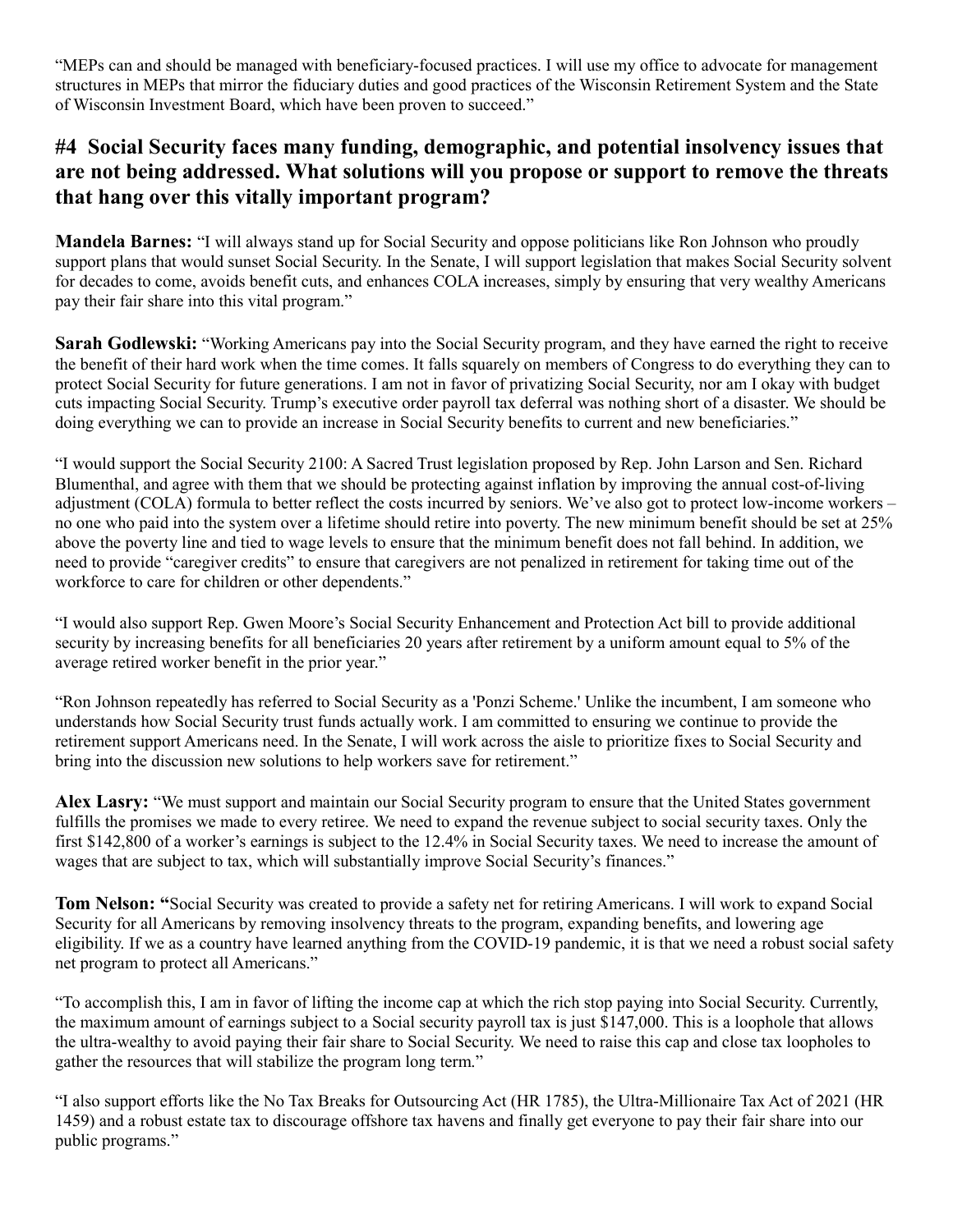# **#5 To control prescription drug costs, do you support legislation to allow Medicare to negotiate prices or use competitive bidding as occurs with the Veterans Administration?**

#### **Mandela Barnes:** "Yes"

**Sarah Godlewski:** "Yes, I absolutely support legislation to allow Medicare to negotiate prices. I recently released my plan to reign in prescription drug costs and hold Big Pharma accountable. In it, I argue that there is no justifiable reason why in the United States, one of the wealthiest nations across the globe and one of the largest purchasers of pharmaceuticals, consumers pay the highest prices for medicine."

#### **Alex Lasry:** "Yes"

**Tom Nelson:** "The cost of drugs directly impacts the health and economic security of vulnerable Americans and retirees. We must hold Big Pharma accountable for their price gouging and corporate greed. While 1 in 5 Americans cannot afford their prescription drugs, the pharmaceutical industry makes billions in profit each year. It is simple -- no one's health should be at risk simply because of the inability to pay for their medications."

"There is no good reason that Big Pharma should be allowed free reign on drug pricing when dealing with Medicare and Medicaid. I support efforts like the *Lower Drug Costs Now Act* (H.R. 3), that aims to lower the cost of prescription drugs by giving the government the ability to negotiate drug prices. This Act allows HHS to get tough on Big Pharma and takes the necessary steps to secure fair drug prices for millions of Americans. I will support any policy that favors the patients over corporate greed."

### **#6 Where do you stand on adding vision, hearing, and dental service coverage to the Medicare Program?**

**Mandela Barnes:** "I am in support of adding vision, hearing, and dental service coverage to the Medicare program."

**Sarah Godlewski:** "We must add vision, hearing and dental care coverage to Medicare, so that Medicare provides the health care seniors need to have a good quality of life. I recently went to a community dental clinic and half of their adult population does not have dental insurance and is unable to purchase dentures. The lack of dental insurance causes greater health problems, and is devastating to the dignity of our fellow Wisconsinites. We must change this."

**Alex Lasry:** "I support expanding our Medicare program to add additional dental, vision and hearing."

**Tom Nelson:** "Without hesitation, I support adding vision, hearing, and dental service coverage to the Medicare Program. Not only is this shown to be a priority for voters of all ideologies, but it is common sense health care. We've learned, and health professionals have advocated, that these services are intertwined with a person's overall health. As senator, I plan to improve Medicare for beneficiaries by expanding coverage and benefits so that nobody is denied care. America is falling far behind in our accessibility to health care. People are denied every day for their inability to pay for treatment and medications. I am a fierce supporter of Medicare For All in order to achieve universal coverage and equitable health care, which includes vision, hearing, and dental."

# **#7 Many states are creating programs to encourage individuals to save more for retirement and small businesses to offer retirement savings options. But Roth IRAs do not allow employers to contribute to an employee's IRA savings plan. How would you simplify and consolidate federal tax laws for all retirement saving options (IRAs, 401ks, etc.) to eliminate legal barriers and limitations for state-sponsored retirement savings programs?**

**Mandela Barnes:** "Congress should follow the model of the Wisconsin Retirement System, which is ranked #1 in the United States and consider the creation of a parallel system for private-sector employees."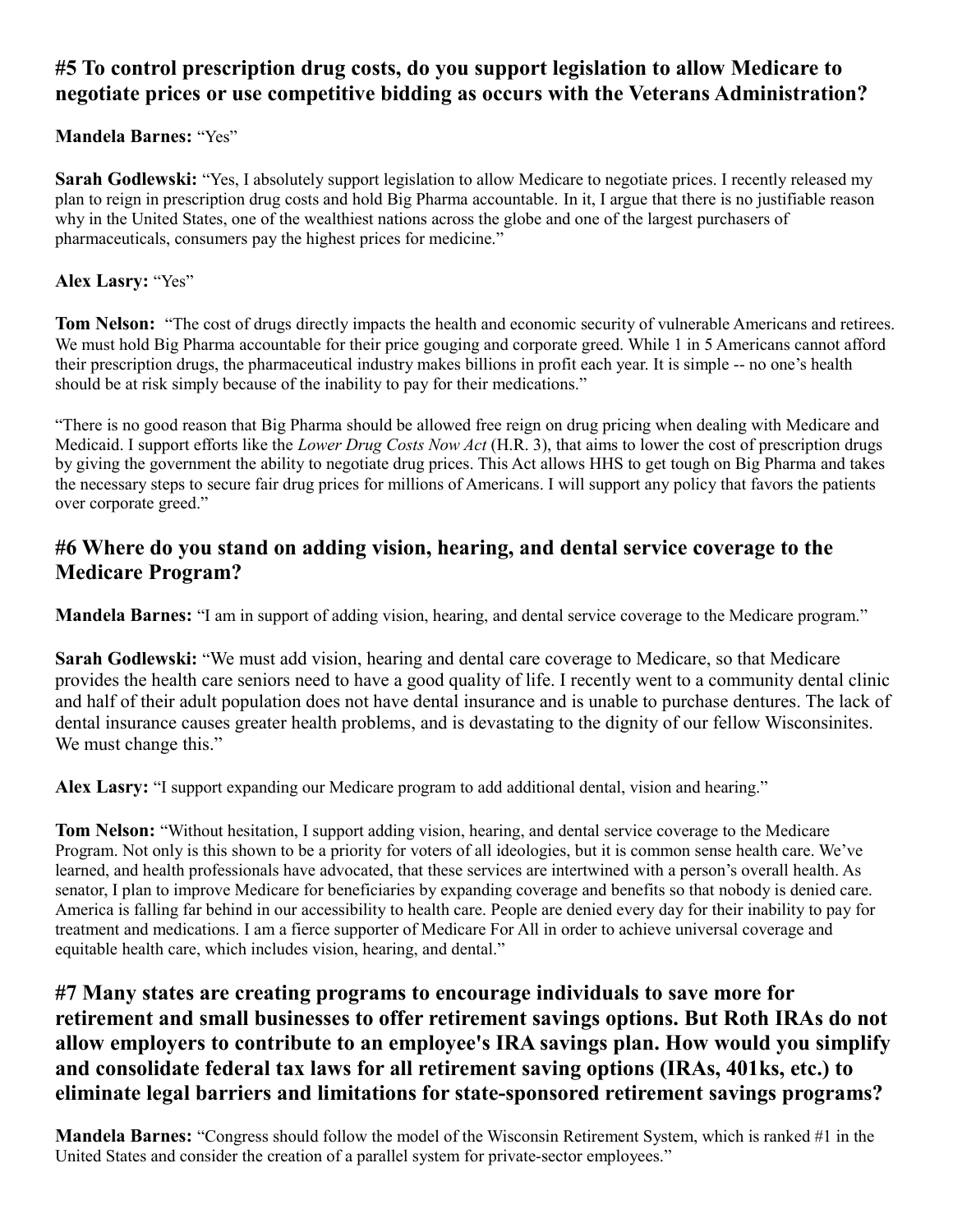**Sarah Godlewski:** "We need to amend ERISA to allow employers to contribute to IRAs and 401Ks. Right now, because IRAs and 401Ks don't allow for employer contributions, all the risk and responsibility with respect to saving is on the individual, meaning his or her success in retirement depends entirely on how much the individual can set aside, and how much their investments return. The bottom line is these kinds of programs don't adequately pool resources and share risks, they don't lower costs, and they don't reduce investment risk or mitigate market volatility."

"We can do more with tax incentives. For instance, as proposed under the Secure Act 2.0, we can allow businesses with up to 50 employees to receive a three-year 100% tax credit for the administrative cost of setting up a retirement plan, up to a maximum benefit of \$5,000. Or small businesses could claim a tax credit for joining a multi-employer plan, no matter how long that plan has existed, for three years. To encourage employer contributions and use of ERISA plans, we could provide the largest tax credit to employers who start or join an ERISA plan and provide an employer match."

"Finally, we've got to rein in the giant tax-free retirement accounts amassed by the ultra-wealthy – which billionaires are using to shield their fortunes. To do that, we need to impose a wealth tax on these huge accounts."

**Alex Lasry:** "We need to simplify and consolidate federal laws to make it easier for all Americans to understand the programs and save for retirement. We need to ensure that states do not face barriers to innovation and set minimum standards for all state programs, but avoid any barriers or limitations that would hinder more expansive state programs."

**Tom Nelson:** "**"**I understand that saving is important. As POWRS contends, saving is an important supplement to a retirement plan. As a start, I support Sen. Warren's Retirement Savings Lost and Found Act of 2021 which aims to modernize the retirement system and IRAs as people move between jobs. Unlike generations before, current workers move jobs several times throughout their lives. This is a way for workers to maximize their investment earnings and ensure they are not losing out on hard-earned benefits at retirement."

"I also believe that a simplified and consolidated retirement savings system should look a lot like the Wisconsin Individual Retirement Savings Program. These beneficiary-focused investment practices and decreased management fees make the deferred compensation plan a simple and secure savings plan. I applaud the reputation and success that this program has earned over the last several decades, and would be proud to lead efforts to make a system like this available to private employees."

## **#8 Guaranteed, defined benefit retirement pensions provide more secure, stable retirement income at lower cost than defined contribution retirement savings plans (IRAs, 401Ks, etc.). Would you support efforts to create defined benefit pensions (or that option) for all workers?**

#### **Mandela Barnes:** "Yes."

**Sarah Godlewski:** "Yes. I support workers having access to secure defined benefit pensions. Defined benefit plans are likely to cost employers less over the short term. They serve as secure retirement benefits that are based on a person's salary and period of service. They help ensure an adequate standard of living throughout retirement. Individuals do not need to make decisions about, or face the risks associated with, enrollment, contribution levels, investment allocations, and portfolio re-balancing. The only real decisions a Defined benefit participant needs to make are when to retire and start claiming benefits, and the form in which to take them".

"The retirement plans that dominate now  $-401(k)s$  — were designed to supplement defined benefit pensions, but became the main vehicle instead. Defined contributions offer no guaranteed income in retirement, but instead put the responsibility for saving and investing entirely on the individual, leaving people more worried about their financial futures. Importantly, they don't allow employers to contribute or match, which severely limits workers' ability to meaningfully grow their retirement savings."

"In the Senate, I will work across the aisle to build retirement security to help ensure that every Wisconsinite can retire